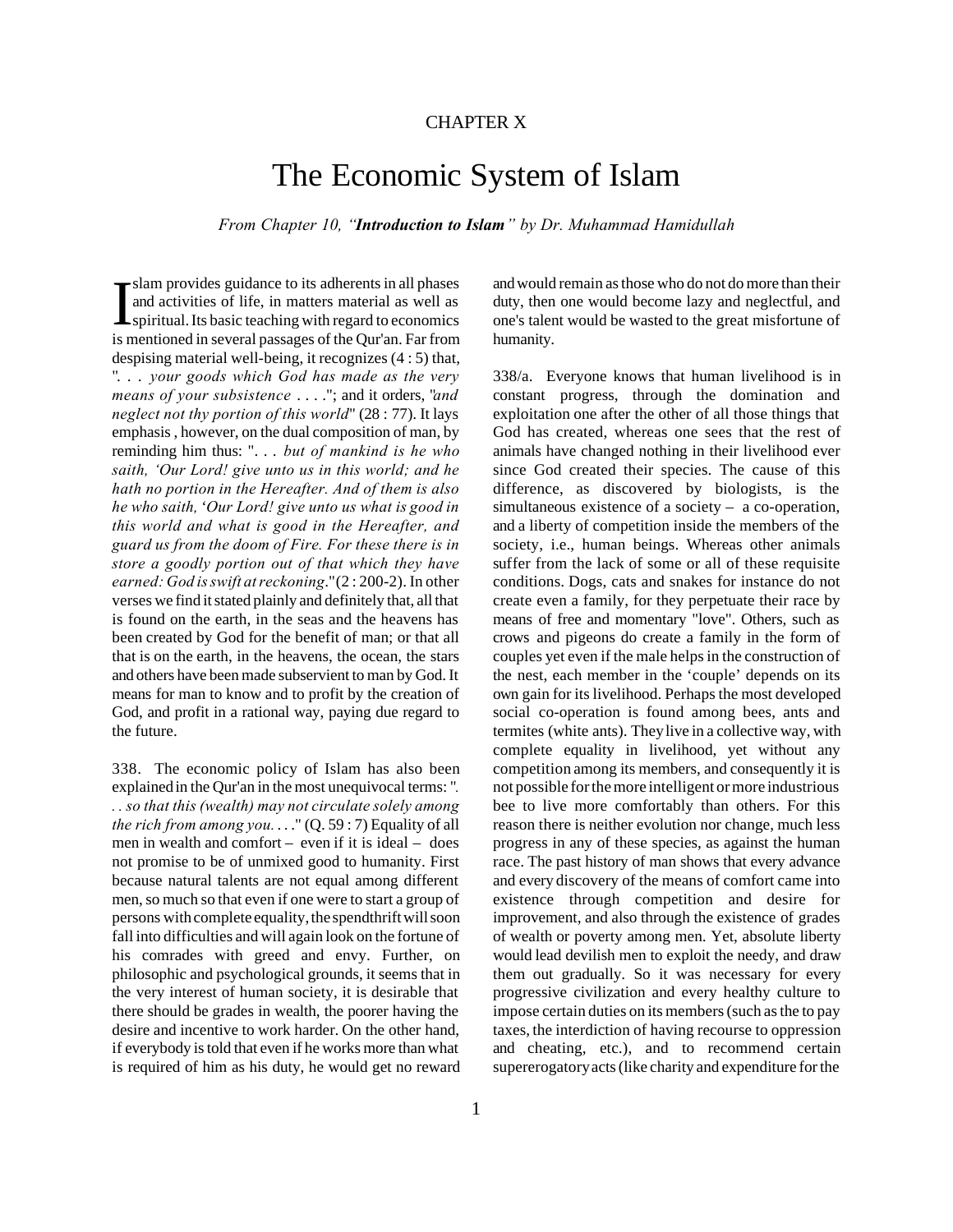sake of God), yet to nevertheless have a great deal of liberty of thought and action to its members, so that each one benefits himself, his family, his friends and the society at large. This is the exigency of Islam, and it also conforms to nature.

339. It is on the basis of this fundamental principle that Islam has constructed its economic system. If it tolerates the minority of the rich, it imposes on them heavier obligations: they have to pay taxes in the interest of the poor, and they are prevented from practising immoral means of exploitation, hoarding and accumulation of wealth. For this end there will be some orders or injunctions, and also some recommendations – for charity and sacrifice – with the promise of spiritual (other-worldly) reward. Further it makes on the one hand, a distinction between the necessary minimum and the desirable plenitude, and on the other hand between those orders and injunctions which are accompanied by material sanctions and those which are not so, but for which Islam contents itself with persuasion and education only.

340. We shall describe first in a few words this moral aspect. Some illustrations would enable us to better understand its implications. Most emphatic terms have been employed by Islam to show that to beg charity of others is something abominable, and it would be a source of shame on the day of Resurrection. Yet simultaneously, unlimited praise has been bestowed on those who come to the aid of the others, the best of men being in fact those who make a sacrifice and prefer others to their own selves. Similarly avarice and waste are both prohibited. One day the Prophet of Islam had need of considerable funds for some public cause. One of his friends brought a certain sum to offer as his contribution, and on the demand of the Prophet, he replied: "I have left at home nothing but the love of God and of His messenger." This person received the warmest praise from the Prophet. Yet on another occasion, another companion of his, who was seriously ill, told him when he came to inquire about his health: "O messenger of God! I am a rich man, and I want to bequest all that I possess for the welfare of the poor." The Prophet replied, **No; it is better to leave to thy relatives an independent means of livelihood than that they should be dependent on others and be obliged to beg**." Even for two-thirds and for a half of the possessions the remark of the Prophet was, "**that is too much**." When the proposal was submitted to give one-third of the property in charity, he said: "**Well, even**

**the third is a large amount**." (cf. Bukhari). One day the Prophet saw one of his companions in miserable attire. On enquiry, he replied: "O messenger of God! I am not at all poor; only I prefer to spend my wealth on the poor rather than on my own self." The Prophet remarked: "**No; God likes to see on His slave traces of the bounty that He has accorded him!** " (cf. Abu Da'wud and Tirmidhi). There is no contradiction in these directions; each has its own context and relates to distinct individual cases. We are afforded an opportunity of determining the limits of the discretionary choice in excess of the obligatory minimum, *vis-à-vis* the other members of society.

## **Inheritance**

341. Both the individual right of disposing of one's wealth and the right of the collectivity *vis-à-vis* the wealth of each individual, in as much as one is a member of society, have to be simultaneously satisfied. Individual temperaments differ enormously. Sickness or other accidents may also affect a man out of all proportion. So it is necessary that a certain discipline should be imposed upon him in the interest of the collectivity.

342. Thus Islam has taken two steps: firstly the obligatory distribution of the goods of a deceased person among his close relatives, and secondly a restriction on the freedom of bequest through wills and testaments. The legal heirs do not require any testamentary disposition, and inherit the property of the deceased in the proportions determined by law. A testament is required solely in favour of those who have no right to inherit from a deceased person.

343. There is equality in the parents of the same category, and one cannot award to one son (elder or younger) more than to the other – whether major or minor. The first charges on the property left by the deceased are the expenses of his burial. What remains then goes to his creditors, the debt having priority over the "rights" of the inheritors. In the third place, his testament is executed, to the measure and extent that it does not exceed the third of the available property (after burial and payment of debts). It is only after satisfying these prior obligations that heirs are considered. The (male or female) partner of life, the parents, the descendants (sons and daughters) are the first class heirs, and inherit in all cases. Brothers and sisters, and other more remote relatives inherit from a deceased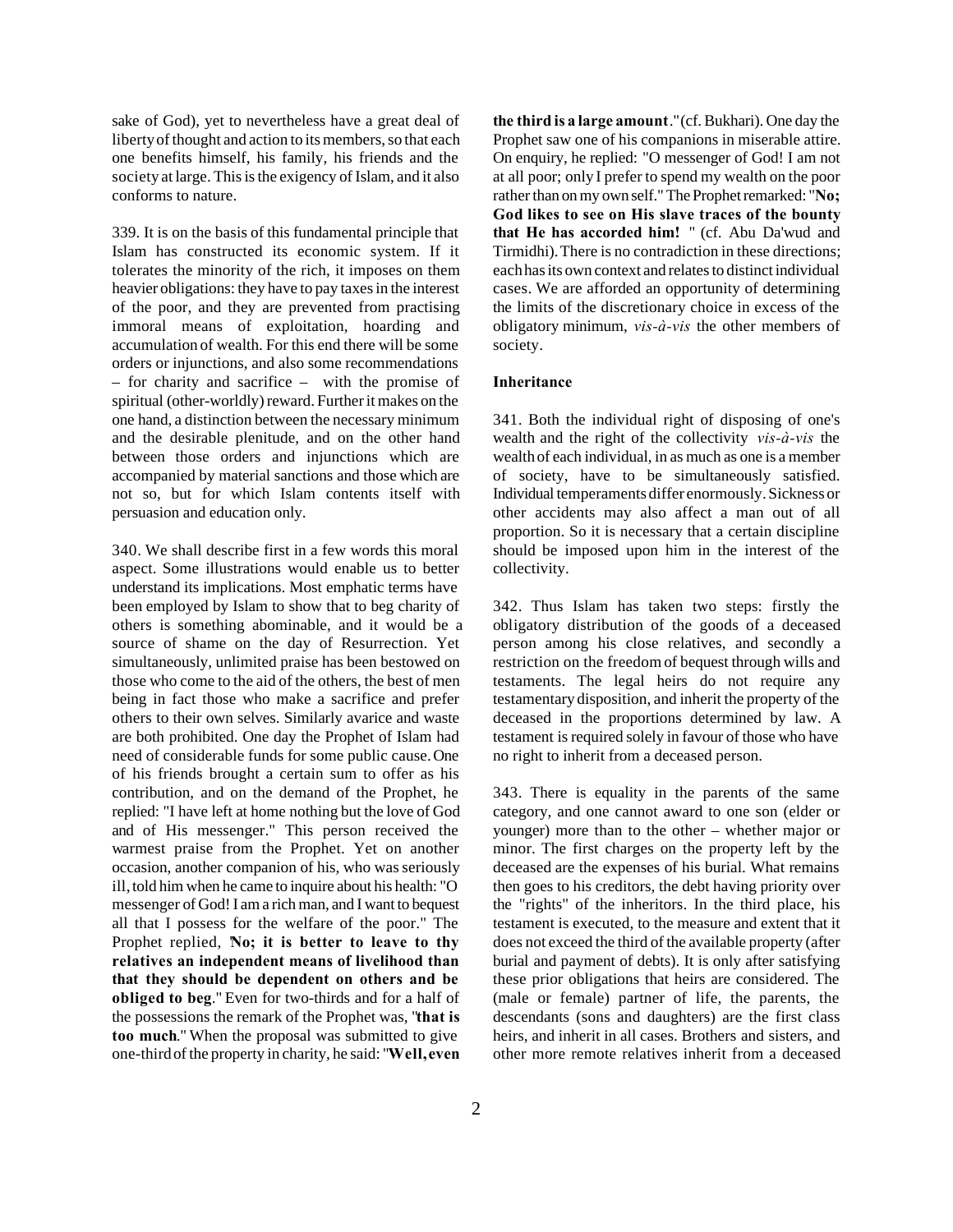person only in the absence of nearer relatives. Among these more remote relatives, we find uncles, aunts, cousins, nephews and others.

344. Without entering into technical details, certain basic rules may be described. A homicide is excluded from the inheritance of his own victim, even if the court decides that it was a case of death by involuntary accident. The underlying idea seems to be to prevent all temptation to kill a rich relative in view of an earlier inheritance. The Prophet has also prohibited inheritance among relatives of different religions, even between the husband and wife. However, the right of donating gifts and testament can be availed of in this respect. The Muslim husband, for instance, may bequest, even on his death-bed, a part of his property in favour of his non-Muslim wife. On the strength of the international and political conditions of their times, the classical Muslim jurists have instituted another hindrance, *viz*., the difference of the territory (i.e., political nationality) as barring inheritance. Evidently the statal treaties may regulate the question of private international law, in a contrary sense, on the basis of reciprocity.

345. In countries where the Islamic law of inheritance is not applied by governments, yet the right of testament is recognized, the Muslim inhabitants can (and must) utilize this facility, in order to fulfill their religious duty with regard to the disposition of their property after their death.

## **Wills**

346. We have just mentioned that the right of testamentary bequests is operative only within the limits of a third of the property, in favour of persons other than creditors and heirs. The aim of this rule seems to be two-fold: (1) To permit an individual to adjust things, in extraordinary cases, when the normal rule causes hardship; and a third of the property is sufficient for fulfilling all such moral duties. (2) Another motive of the law of the will is to prevent the accumulation of wealth in the hands of a few, a thing which would happen if one should give all this property, by will, to a single person excluding totally one's near relatives. Islam desires the circulation of wealth among as large a number of people as possible, taking into account the interests of the family.

## **Public Goods**

347. One also has obligations as a member of a larger family, *viz.*, society and the State in which one lives. In the economic sphere, one pays taxes, which the government redistributes in the interests of the collectivity.

348. The taxation rate differs according to the various kinds of the sources of income, and it is interesting to note that the Qur'an, which gives precise directions with regard to budgetary expenditure, has enunciated neither rules nor rates of the income of the State. While scrupulously respecting the practice of the Prophet and of his immediate successors, this silence of the Qur'an may be interpreted as giving a latitude to the government to change the rules for income according to circumstances, in the interest of the people.

349. In the time of the Prophet, there were agricultural taxes, and the peasants handed over a tenth of the harvest, provided it was above a certain taxless minimum and irrigated their lands with rain or spring water, and half that rate in the case of wells as the means of irrigation. In commerce and exploitation of mines, one paid 2½% of the value of goods. As for import taxes on foreign caravan-leaders, there is an interesting fact which should profitably be brought into relief. In the time of the Prophet, these were subject to a tithe as customs duty. The caliph 'Umar reduced by half this tax on foreigners, concerning certain categories of victuals imported in Madinah (as reported by Abu 'Ubaid). This precedent of high authority casts light on the essential principles of the fiscal policy of Islam. In the time of the Prophet, there were taxes on herds of camels, sheep and goats, and oxen provided they were fed on public pastures and exceeded in number the taxless minimum. Exemption was accorded further to beasts of burden and those employed for ploughing and irrigation.

350. There was a tax of 2½% on savings on silver and gold. This obliged people to employ their wealth for increase, and not to indulge in idle hoarding.

351. The Qur'an (9:60) has prescribed the principles regulating the budget of State expenditure in Islam, in the following terms: "*Verily the sadaqat* (i.e., taxes on Muslims) *are only for the needy, and the poor, and those who work for these* (taxes)*, and those whose hearts are to be reconciled, and to free the necks* (i.e., slaves and prisoners of war), *and the heavily charged, and in the path of God, and for the wayfarer-a duty imposed by God; God is Knower, Wise*." These eight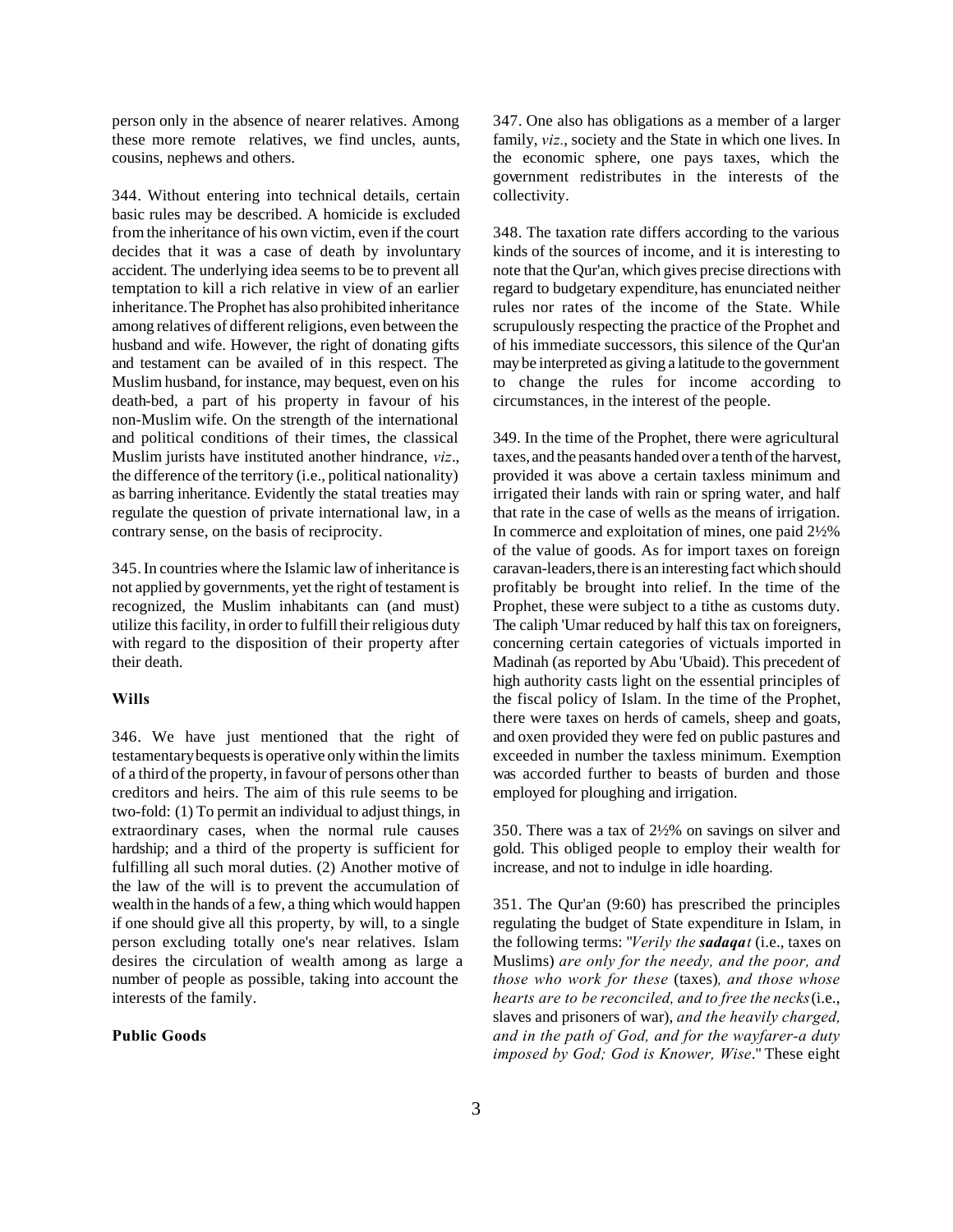heads of expenditure, which cover practically all the needs of a collective, need elucidation to enable the understanding of their exact range and application.

352. The term *sadaqat*, which we translate as the State tax on Muslims, and which is a synonym of *zakat*, signifies all the taxes paid by Muslims to their government, in normal times, whether on agriculture, mines, commerce, industry, pasturing herds, savings or other heads. These exclude the provisional taxes imposed in abnormal times, the revenues levied on non-Muslims – subjects or foreigners and also all the non-obligatory contributions. Juridical literature of early Islam, and particularly the sayings of the Prophet, leave no doubt that the term *sadaqat* was employed in this sense. It did not refer at all to alms, which can be neither obligatory nor determined as to the quantity and the time of payment. The equivalent for alms is *infaq fi sabil Allah*, expenditure in the path of God, or *tatauwu'*: voluntary charity.

353. The first two categories of the needy (*fuqara*) and the poor *(masakin)*, which are almost synonymous, have not been explained by the Prophet; hence there is a divergence of opinion. According to sayings and constant practice of the caliph 'Umar (recorded by Abu Yusuf in his Kitab-al-Kharaj and Ibn Abi Shaibah in his *Musannaf*), *fuqara* are the poor among the Muslims, and *masakin* are from among the non-Muslims residing in the Islamic territory, such as Jews. In his *Futuh al-Buldan*, Baladhuri cites another case of the same caliph, who awarded pensions to Christians of Jabiyah (Syria) from the *sadaqat*, i.e. *zakat* revenues. The jurist ash-Shafi'i thought that the terms were absolutely synonymous, and that God, out of His bounty, named them twice in order to make a double provision. According to this authority, as each of the eight heads in the Quranic verse should receive one-eighth of the State income, the poor would receive two-eighths. Be it what it may, the first duty of the State is to see that no dweller on the Islamic soil is deprived of the means of livelihood: food, dress, lodging, etc.

354. The next item concerns the salaries of the functionaries: collectors, accountants, controllers of expenditure, auditors of accounts etc. If the truth is to be told, this category comprises the entire administration, civil, military and diplomatic, as one can see in the description of the categories of the beneficiaries. The historian al Baladhuri (in his *al-Ansah*) has preserved a document in which the caliph 'Umar demands of his

governor of Syria: "Send us (to Madina) an expert Greek, who may put in order the accounts of our revenues." (*hisaba fara'idina*). We require no better authority for asserting that the non-Muslims could not only be employed in the administration of the Muslim State, but also be beneficiaries of the *sadaqat* levied exclusively on Muslims.

355. The category of those whose hearts are to be reconciled can more easily be understood by the modern term "secret funds." In his *al-Ahkam* as-Sultaniyah, the jurist Abu-Ya'la al-Ferra' says: "As to those whose hearts are to be won, they are of four kinds: (1) Those whose hearts are to be won for their coming to the aid of the Muslims; (2) or for abstaining from doing harm to Muslims; (3) for inviting them to embrace Islam; and (4) for inviting through them their clans and families to embrace Islam. It is lawful to spend on each and every one of these whether they be Muslims or polytheists."

356. By the term "freeing the necks," one has always understood two kinds of expenditure: the liberation of slaves, and ransoming of the prisoners of war in the hands of the enemy. According to the Islamic law (Qur'an 24:33), every slave has the right to purchase his emancipation by paying his value to his master; and in order to earn the necessary amount, he may compel his master to give him facilities to work, and during this period he is not required to serve his master. Moreover, as we have just seen, it is the duty of the government to allot every year in the budget a certain sum for aiding the slaves to buy their freedom. A document of the time of the Umaiyad caliph 'Umar ibn 'Abdal-'Aziz (reported by Ibn Sa'd) says that the payment of the ransoms by the Muslim government includes liberating even the non-Muslim subjects who would have been made prisoners by the enemy.

357. The category of those who are heavily charged has, according to the practice of classical times, a whole series of applications. One helped those who had suffered from calamities such as floods, earthquakes, etc. It does not refer to the poor, who have already been mentioned in the beginning of the verse, but to the well-to-do who have suffered from abnormal conditions, beyond their power. Caliph 'Umar started a special section in the Public Treasury, in order to lend money, free of interest, to those who had temporary needs and provided the necessary guarantees for repayment. The caliph himself had recourse to it for his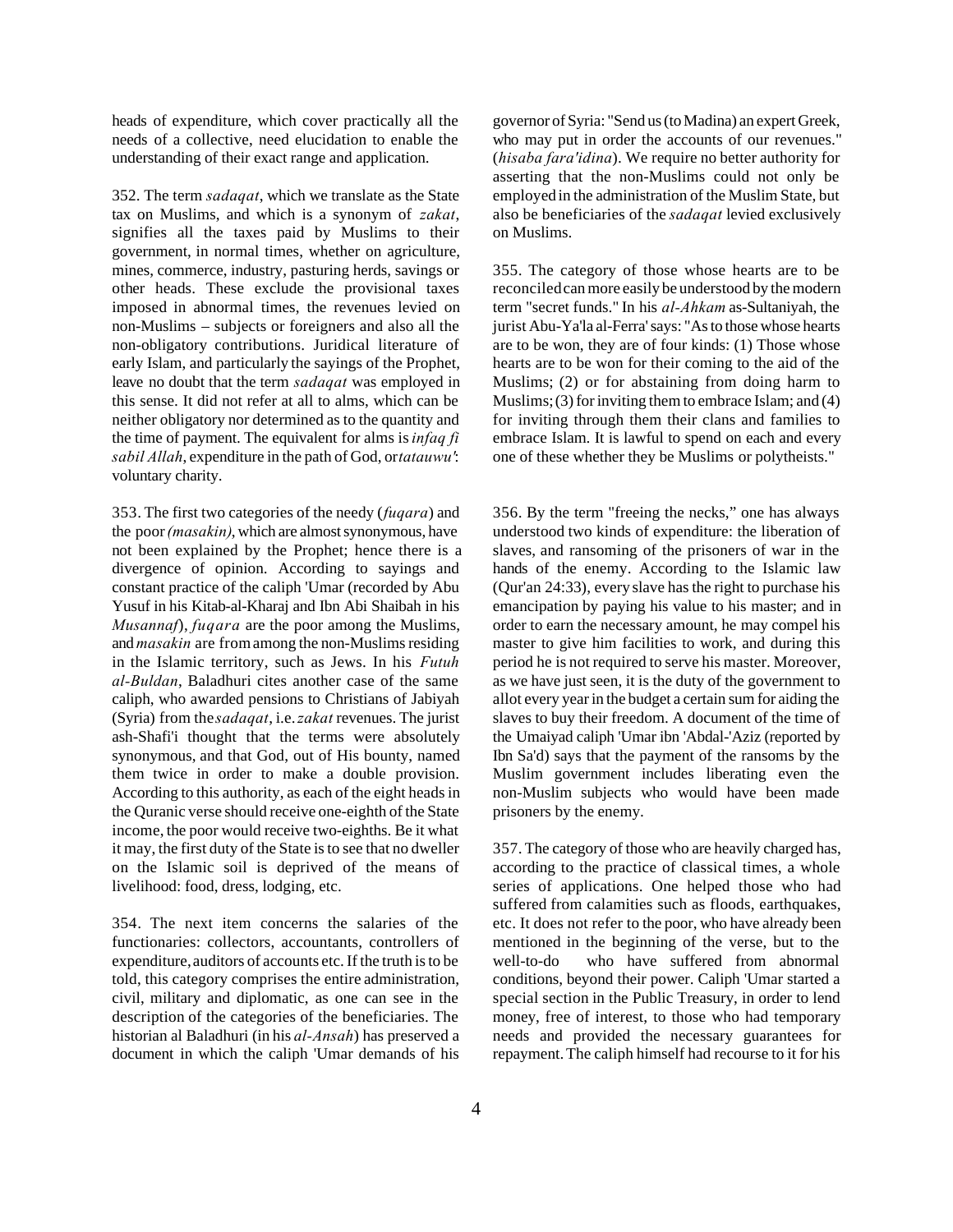private needs. It goes without saying that the "nationalization" of lending without interest was the necessary concomitant of the prohibition of interest in Islam. The same caliph used to lend public money even to merchants for fixed periods and the Treasury participated with them in a percentage of their business returns. They participated not only in gains but even in the event of losses. Another application of this State expenditure was for a kind of social insurance. If somebody was found guilty of involuntary homicide, and was unable to pay the blood money required by law out of his own means, the government came to his help under this heading of the budget, as is evidenced by several cases of the practice of the Prophet. We shall revert to this later in detail.

358. The expression "in the path of God," in the Islamic terminology, signifies, in the first instance, military defence and the expenditure for the personnel, equipment, etc. But the term applies in fact to all sorts of charitable works, such as helping students, grants and aids in religious causes such as the construction of mosques, etc.

359. The last category concerns communications and tourist traffic in a wide sense: construction of bridges, roads, hotels, restaurants, security of routes (police included), hygienic arrangements, transport of travellers, and every comfort provided to aliens in the course of their journeying, including extending hospitality to them without charge and in proportion to the means available. Formerly such hospitality was assured for three days in every place of stay.

360. In order to appreciate the merit of these Quranic dispositions, one must remember that the time was the very beginning of Islam, fourteen centuries ago. There is not much that could be added to these headings of expenditure. They seem to be well applicable to our own times in a progressive welfare State, having concern for the well-being of its subjects.

### **Exceptional Taxes**

361. The *sadaqat* were the only taxes of the State in the time of the Prophet and the Orthodox Caliphs. In later times, on occasions of extraordinary need, the jurists have admitted the legal possibility of imposing supplementary charges, on a strictly provisional basis, for occasional exigencies. Such taxes are called *nawa'ib* (calamities).

## **Social Insurance**

362. Only risks involving heavy charges form objects of insurance, and these differ according to the times and social conditions. Among the Arabs at the commencement of Islam, daily ailments were unknown and the cost of medical care was practically nothing. The average man built his house with his own hands, and did not pay even for the major part of the material. Thus it is easy to understand why one had no need of insurance against sickness, fire etc. On the contrary, insurance against captivity and against assassination were a real need. Already in the time of the Prophet, this point had received attention, and certain dispositions were made which had the elasticity of further development and adaptation to circumstances. Thus, in the Constitution of the City-State of Medina of the first year of the *Hijrah,* this insurance is called *ma'aqil* and it worked in the following manner. If someone was made a prisoner of war by an enemy, payment of ransom was needed to procure his liberation. Similarly, all bodily torts or culpable homicides required payment of damages or blood money. This often exceeded the means of the individual concerned, prisoner or criminal. The Prophet organized an insurance on the basis of mutuality. The members of a tribe could count on the central treasury of their tribe, to which everybody contributed according to his means. And if the treasury of the tribe proved inadequate, other related or neighbouring tribes were under obligation to render aid. A hierarchy was established for organizing the units into a complete whole. At Medina, the tribes of the Ansarites were well known. The Prophet ordered the Meccan refugees there, who belonged originally to the various tribes of Mecca, or were Abyssinians, or Arabs belonging to different regions, to all constitute a new "tribe" of their own, for purposes of the said social insurance.

363. Later in the time of the caliph 'Umar, the branches of insurance were organized on the basis of the profession, civil or military administration, to which one belonged (or even of regions). Whenever needed, the central or provincial government came to the succour of the branches, as we have described above when speaking of State expenditure.

364. Insurance signifies essentially the repartition of the burden of an individual on as many as possible, in order to lighten the burden of each. Instead of the capitalistic companies of insurance, Islam preferred organising insurance on the basis of mutuality and cooperation,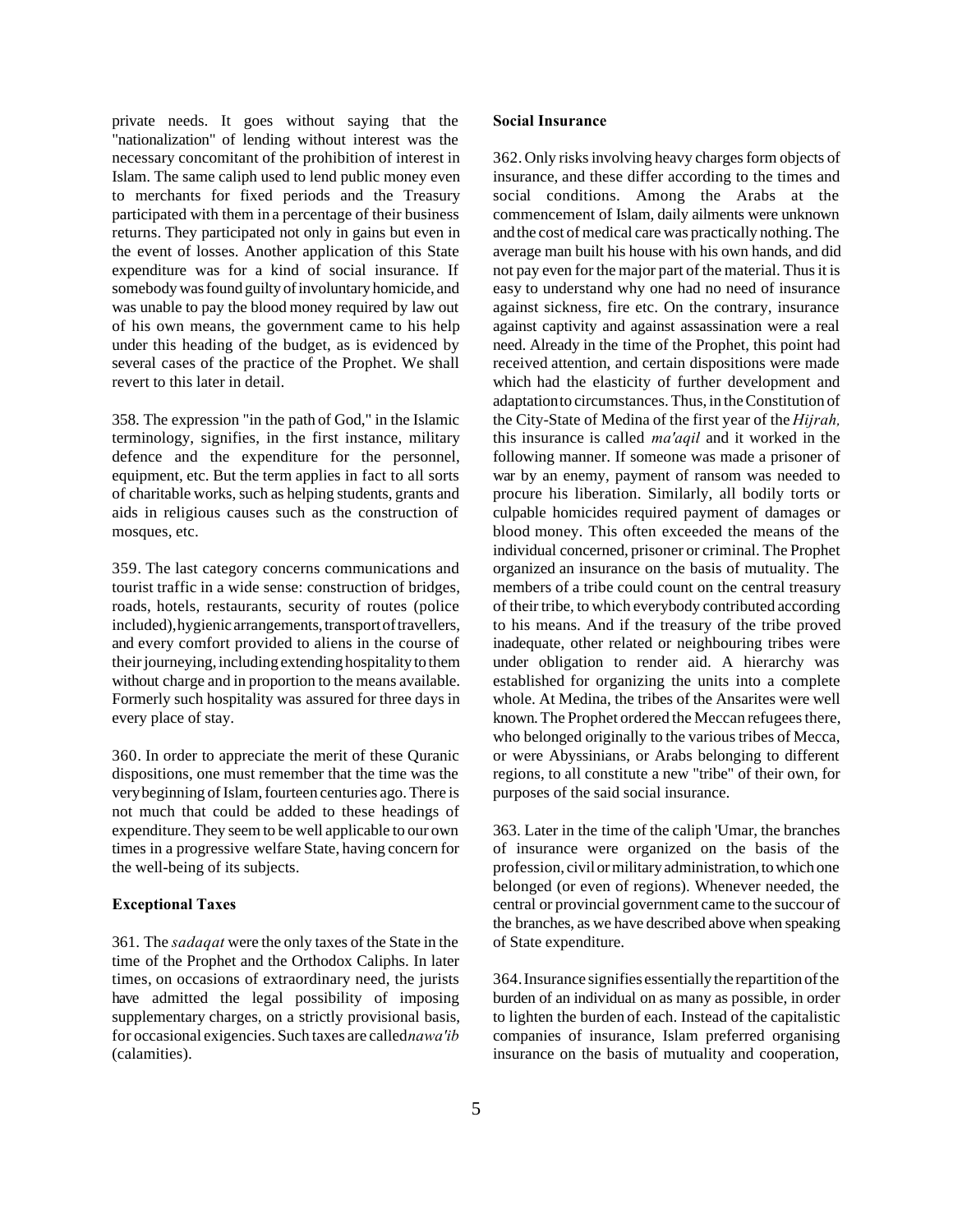aided by a pyramidal gradation of the branches culminating in the central government.

365. Such a branch could engage in commerce with the help of unutilized funds remaining at its disposal, so that the capital is augmented. A time might come, when the members of a branch could be fully exempted from paying further contributions, or might even receive amounts of the profits of commerce. It goes without saying that these elements of mutual aid could insure against all kinds of risks, such as accident of traffic, fire, loss in transit, and so on. Also, it goes without saying that the insurance business is capable of being "nationalized" for all or certain kinds of risks (i.e. temporary motives such as the dispatch of parcels, etc.).

366. Without entering into technical details, it may be pointed out that capitalistic insurance, in which the insured person does not participate in the benefits of the company in proportion to his contributions, is not tolerated in Islam as this would constitute a form of game of chance.

367. In passing, we might mention another social institution of the time of the caliph 'Umar. He had organized a pension system for all the inhabitants of the country, and according to the *Kitab al-Amwal* of Ibn Zanjuwaih and *ar-Risalahal-'Uthmaniyah* of al-Jahiz, even non-Muslim subjects were among the beneficiaries of these pensions – so much so that as soon as a child was born, he began to receive a certain pension. The adults received the minimum necessary for living. In the beginning, the caliph practised a certain discrimination amongst the different categories of the pensioners, and if the minimum was one, the most favoured person received forty; yet towards the end of his life, he decided to observe complete equality, but he died before this reform could be introduced. This institution, named "*Diwan*," by 'Umar, seems to have originated in the very time of the Prophet, as the following report implies: "The basis of this practice is the narration that the Prophet named Mahmiyah ibn Jaz' to be in charge of the governmental fifth of the booty captured on the Banu'l-Mustaliq; and in fact Mahmiyah was in charge of the governmental fifth of all booties. The *sadaqat* (*zakat* taxes) were controlled separately and had their own particular administration. However, peaceful revenues from the enemy (*fay'*) were administered by separate functionaries. The prophet used to spend the *sadaqat* on orphans, the weak and the poor.

If the orphan reached puberty and military service (*Jihad*) became his duty, he was transferred from the list of the beneficiaries of the sadaqat to that of the fay'. If he refused to render military service, he would not benefit any more from the *sadaqat* and was commanded to earn his livelihood himself." (cf. Sarakhsi. Sharh as-Siyar al-Kabir, ed. Munajjed. 1978).

#### **Games of Chance**

368. In prohibiting these, the Qur'an (5:90) has characterized them as the "work of Satan" for cogent reasons. It is recognized that most social evils emanate from the bad distribution of the national wealth wherein some individuals become too rich and others too poor and as a result, they fall victim to exploitation by the rich. In games of chance and lotteries, there is great temptation for quick and easy gain – and so often easy gain is bad for society. Suppose that in horse racing (and other forms) and in either public or private lotteries, as well as all other games of chance, the people of a country spend 3 million pounds every week (as is the case in certain countries) in the course of only ten years, a sum of 1,560 millions of pounds will be collected from a very large number of the inhabitants and redistributed among a ridiculously small number of people. Less than one percent of the people thrive at the expense of the remaining 99 per cent. In other words, the 99 per cent are impoverished in order to enrich the 1 per cent so that one creates one per cent of millionaries by systematically ruining the other 99 per cent. Whether games of chance, including lotteries, are private or nationalized, the evil of accumulating wealth in the hands of the few at the expense of a very vast majority, works with full force. Hence the total prohibition of games of chance and lotteries in Islam. As in capitalistic insurance, games of chance bear one-sided risks.

#### **Interest on Money-lending**

369. Probably there is no religion in the world which has not prohibited usury. The distinctive trait of Islam is that not only has it forbidden this kind of gain, but it has also remedied the causes leading to the existence of this evil institution in human society:

370. Nobody pays willingly an interest on what he borrows: he pays only because he requires money and he finds that he could not get it without paying interest.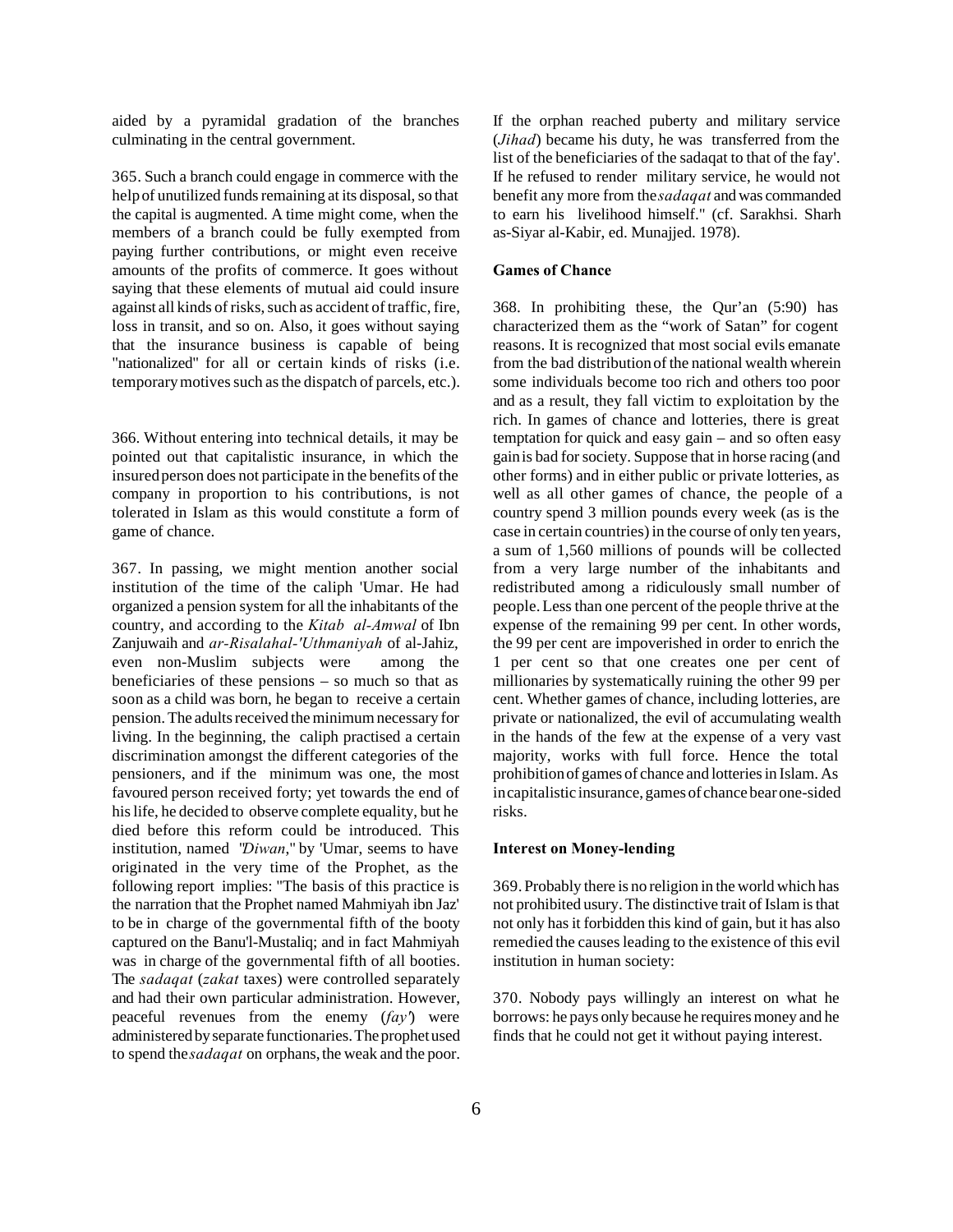371. Islam has made a very clear distinction between commercial gains and interest on money-lending. The Qur'an (2:275) says: ". . . *God permitteth trading and forbiddeth interest*. . ." A little later (2:279), it says: "*If you do not give up (interest), then be warned of war against God and His messenger; and if ye repent, then ye shall have your principal, (without interest); neither ye wrong nor be wronged*."

372. The basis of the prohibition of interest is also the unilateral risk. For when one borrows a certain sum for earning an increase by the rich. In games of chance and lotteries, there is a great temptation for quick and easy gain, it is possible that circumstances should not have been propitious enough for earning sufficiently to be able to pay the promised interest, the lender not participating in the risks of the exploitation.

373. It is not possible to compel an individual to deprive himself of his money, in order to lend it to others gratuitously and without interest. We have pointed out that Islam has ordered that one of the charges on State income is the obligation of helping those who are heavily charged. Hence, the Public Treasury organized interest-free loans, in addition to and for supplementing the loans offered by charitable men or organizations, to help those who are in need of them. The principle is mutual aid and cooperation.

374. In the case of commercial loans, there is also the system of *mudarabah*, in which one lends money and participates equally in gains as well as in risks. If, for instance, two individuals form a company, each one furnishing half of the capital and labour, then the distribution of the profit is not difficult. However, if the capital comes from one party and the labour from the other, or if the two furnish the capital though only one of them works, or the proportions of the partners' share are not equal, in such cases a reasonable remuneration of the labour, on the basis of the previously agreed conditions is taken into consideration before the distribution of gains and profit is effected. Of course all possible precautions are taken, in order to prevent risks, yet Islam demands that in all contractual negotiations, the profit as well as the loss should be shared by both the contracting parties.

375. As far as the banks are concerned, their activities are principally of three kinds (i) remitting of amounts from one place to another, (ii) assuring safety of the savings of the clients, and (iii) lending money to others on profit. The expenses of the functioning are borne by those who utilize the service of banks. The question remains of loans for commerce, industry or any other trade motive. If the bank participates in the profit of its debtors as well as in their risks, Islam allows such banking activities, otherwise not.

376. Confidence is born of confidence. If the savings banks of a government declare at the end of the year (and not at its beginning) that they are in a position to pay such and such percentage of profit to the clients, not only would this be lawful according to Islam, but the public also would have no hesitation in depositing its savings with governmental banks, in spite of the silence in the beginning with regard to the quantity of the expected profit. For one has confidence in the public administration.

377. To sum up, the principle of mutual participation in profits as well as in risks must be observed in all commercial contracts.

## **Statistics**

378. In all planning, it is necessary to have an idea of the available resources. The Prophet organized the census of the Muslim population, as al-Bukhari informs us. In the caliphate of 'Umar, the census of beasts, fruit-trees, and other goods was organized; and cultivable lands were measured in the newly-acquired provinces. With a large spirit, full of concern for the well-being of the public, caliph 'Umar had the habit of inviting representatives of the people of different provinces, after the collection of taxes, to find out if they had any complaint against the behaviour of the collectors during the year.

## Daily Life

379. We may end this brief sketch by mentioning two prohibitions of considerable importance, which form in fact characteristic features of the daily life of a Muslim – games of chance and alcoholic drinks. We have had the occasion to discuss games of chance, in which one spends sometimes continually during the course of years without obtaining anything in return. What a loss to those who are economically weak! The use of alcohol has the peculiarity that its consumption in a small quantity makes one gay and weakens his resolution to drink no more. And when one becomes drunk, one has loses control over one's acts. One may then squander money without noticing it. To these evils may be added